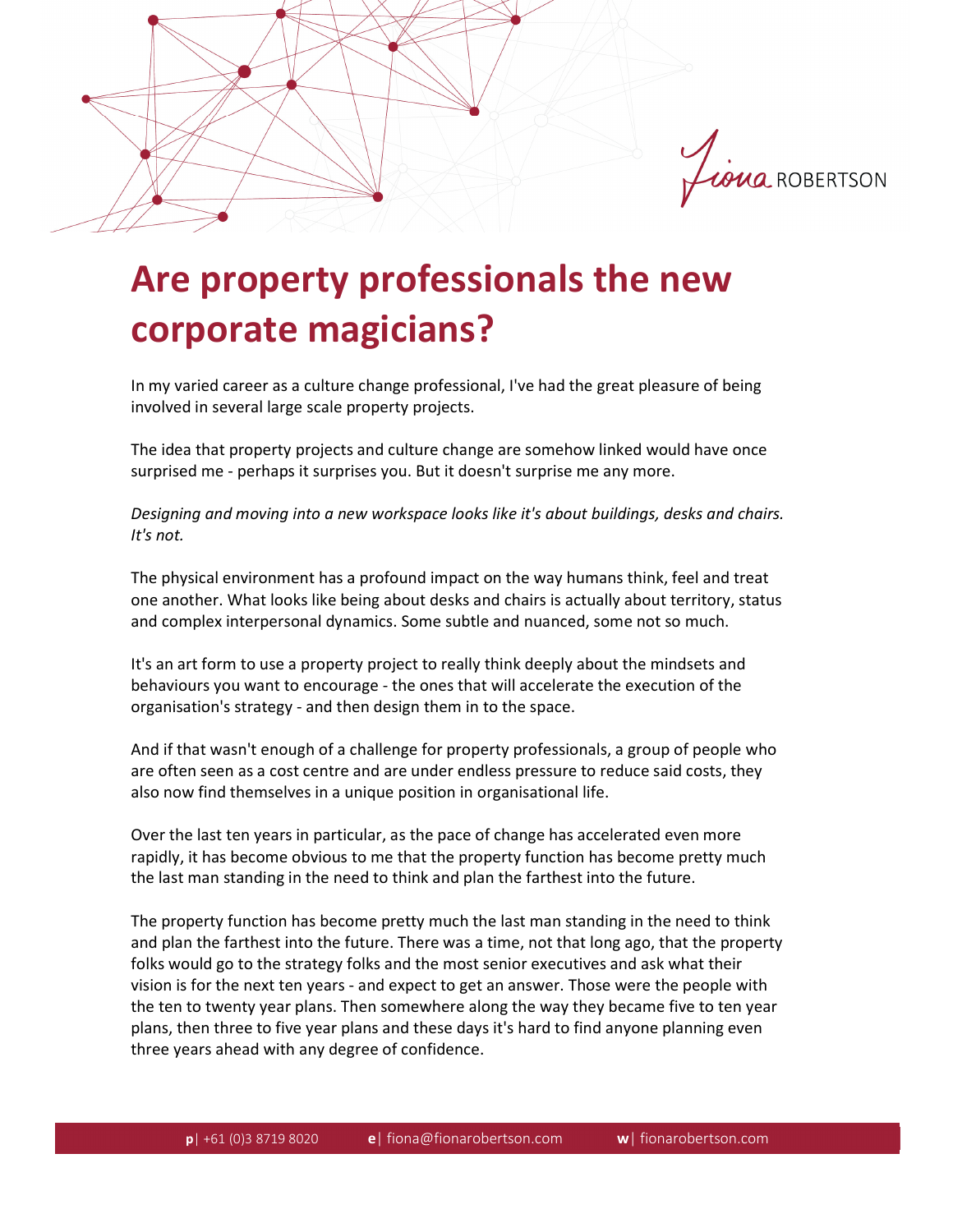There are some industries, like mining, where there is still a need to plan decades into the future, but by and large, that's a thing of the past. This doesn't mean the strategy folks and senior executives are doing something wrong or are somehow lacking in capability or insight. Things are just changing too quickly. Whilst the act of planning remains essential, the plans themselves are ever more swiftly obsolete.

Life has simply changed. And it's never going back to the way it was. But property professionals don't have the luxury of collapsing their timelines in response to the pace of change. They're expected to provide just the right amount of just the right type of working accommodation at just the right time. And if they don't, the consequences are often significant. For many large businesses, property is their third highest cost behind people and technology, so any mismatch between supply and demand of working space can be very costly indeed. Not to mention extremely obvious and with plenty of potential to embarrass everyone concerned.

It takes time to find the right building or building site. It takes more time to design and construct the building and/or the fit-out and the lease is likely to be at least ten years but probably more like fifteen. That means the property function is being asked to do the virtually impossible: predict what the organisation is going to look like in terms of number of workers, style of working (fixed desks, shared desks, working remotely etc.), location of workers and numerous other variables across a time horizon that is often fifteen years or more into the future and almost always well beyond the timeframe of the organisation's strategic plan. They're expected to be corporate magicians, pulling some sort of construction rabbit out of a hat.

And that's before they even start to think about designing spaces that will encourage the mindsets and behaviours that will support the execution of their business strategy.

So what is the modern day property professional to do?

In the new world they find themselves in, property professionals can't just ask others about the future strategy. They have little choice but to play a much more active role in creating the vision for the future of the organisations they serve, figuring out what are the right mindsets and behaviours that will lead to the greatest success and creating the spaces that will encourage those mindsets and behaviours.

It's a daunting task, but they need to become the new corporate magicians. I have seen property projects used extremely effectively for culture change. There's something so wonderfully visceral about the process of packing up your things one day and walking into a brand new space the next. A space that looks different, feels different, sounds different, even smells different. A new space that gives you endless opportunities to re-write the social rules of work. It's an opportunity that comes along very rarely, and when fully embraced, can turbo-charge just the culture change the organisation needs.

If you're trying to change the culture of your team or organisation and have the gift of a property project on the horizon, I urge you not to miss the golden opportunity to use it as a catalyst for change. You won't be sorry.

Liona ROBERTSON